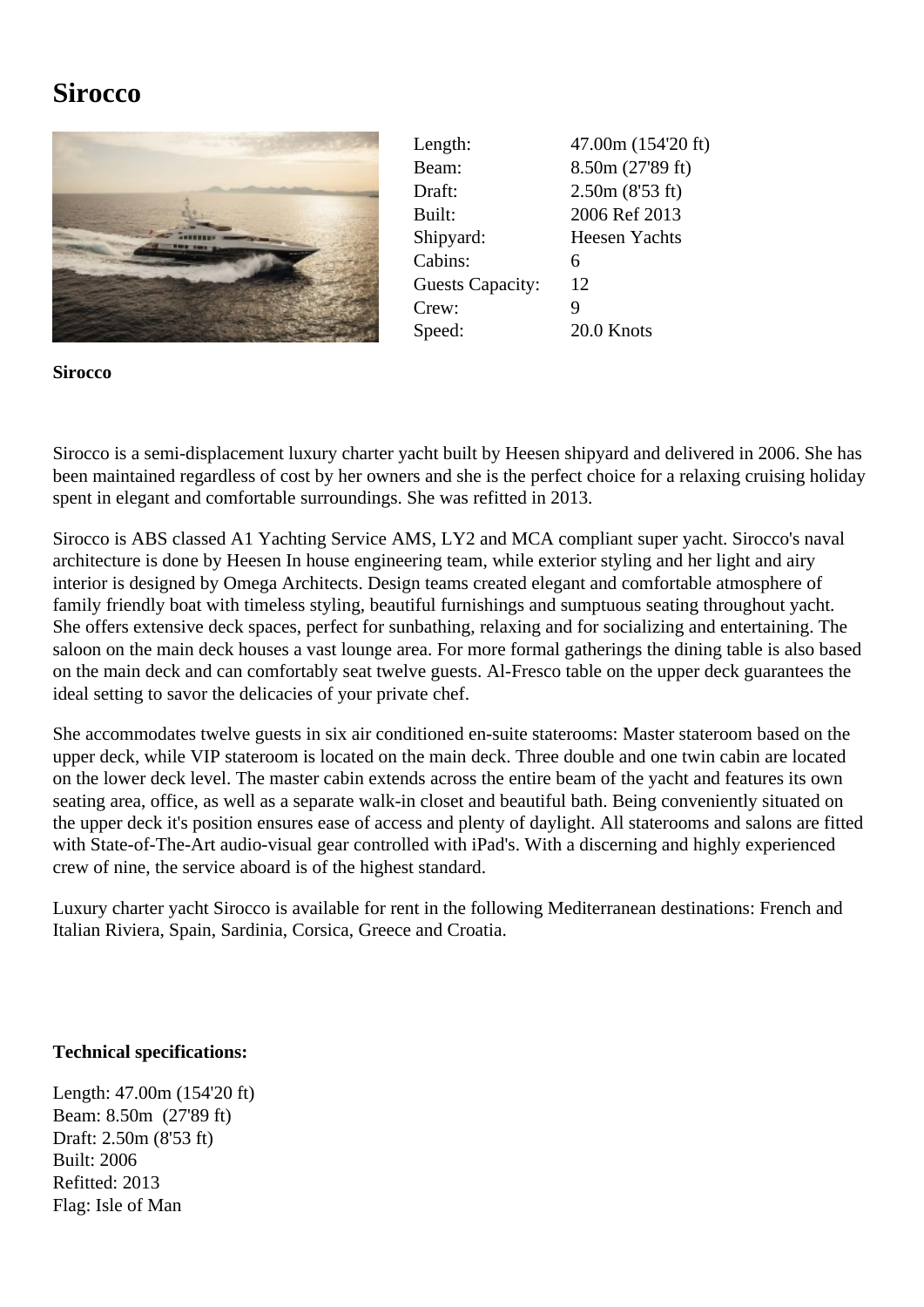Naval Architect: Heesen Yacht Builders Exterior design: Omega Architects & Heesen Interior design: Omega Architects Classification: ABS MCA Compliant: Yes Hull/Material: Aluminum GT: 495 T Engines: 2 x MTU 16V4000M90-Each 3703 BHP Generators: 2 x Kilopak 99 kW Fuel consumption: 650 Liters/Hr Fuel capacity: 70.310 Liters Water capacity: 18.460 Liters + Water makers Stabilizers: Zero Speed-Naiad Koop Bow thruster: Yes Air Conditioning: Yes Top Speed: 26.0 Knots Cruising Speed: 20.0 Knots Range: 2100 NM @ 15.0 Knots Cabins:  $6$  (5 x double  $+$  1 x twin cabins) Guests: 12 Crew: 9 WiFi Jacuzzi on deck GYM

Tender and Toys:

1 x 6.20m Castoldi Jet tender 1 x Nouvurania 5.50m Jet Tender 1 x Zodiac rescue boat 4.0m 1 x Bombardier Sea-Doo Waverunner 1 x Bauer dive compressor Snorkeling gear Wet suits Water skis Wake boards

Images